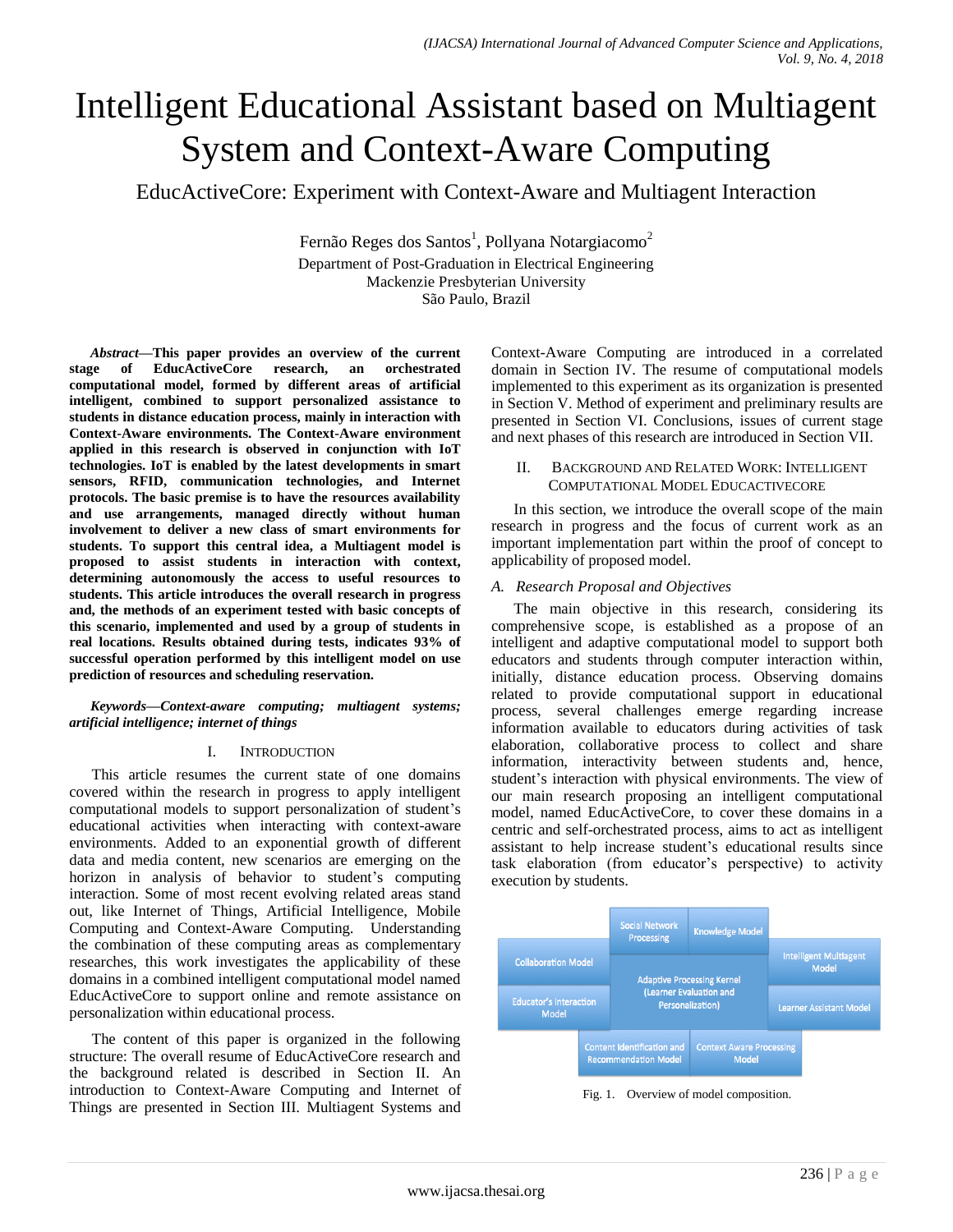#### *B. Adaptive Processing Kernel*

The orchestration proposed by EducActiveCore, contains a centric computational set of algorithms, structured as Adaptive Processing Kernel, which commands and interprets the complementary engines of processing.

The organization diagram contained in Fig. 1, illustrates a macro view of entire scope from research, organized in different computational engines. Computational engines identified by Processing in diagram (except for Kernel case) indicates a component completely accessory to this research vision, commonly, with its services accessed by EducActiveCore without its internal structure changed by this research. The engines identified by Processing Model, contains changes of behavior or complementary elements proposed in research scope. Finally, the engines with Model identification, contains its central behavior defined by research.

The scope of domains was structured in conceptual modules, organized according to its processing objectives with aim to reduce the complexity of Adaptive Processing Kernel that is the central engine proposed on this research. One of the main operations expected to this kernel is to identify the proper combination of student's mobility behavior with computing interaction and, execute the orchestration of the coupled complementary models to increase student's results on educational tasks.

The set of algorithms in this Kernel is organized to perform precisely mining and tracking on data collected from the complementary models. This set of algorithms is divided into two groups of distinct operation; Student's Evaluation and Student's Personalization. Basically, within Student's Evaluation operation, the algorithms collects student's data results related to educational tasks and determine their acceptance according to specific parameters. The group of algorithms responsible for Student's Personalization performs interactivity identification and student's assistance. Students can perform educational tasks in different physical environments and, hence, in simultaneous contexts. The Personalization processing identify the most recurrent class of data during interaction and determine if this interaction occurs in social network or a context-aware environment, for example.

As indicated in previous works [1], beyond the actual digital consuming profile of students with multi-connected and decentralized computer interaction behavior, moving student's attention from screens like Smart TVs, console games, tablets, smartphones, wearable and mobile devices, all those devices interconnected with internet services providing convergent media content, researches related to Internet of Things and Context-Aware computing are evolving rapidly.

Observing student's mobility and multiconnection possibilities from the perspective of environment navigation flow and, considering this flow as a learning object to be collected and processed, reinforces the need of fine personalization and characterization like previous researches covered [2]. Hence, this article presents the continuity of previous work [3] to elaborate the purpose of Adaptive Processing Kernel. In this precedent work, initial results were obtained from experiments using machine learning technics

(MLP Neural Networks) applied to classification tasks of environments and, an implementation of Multiagent protocol acting as assistant to route mapping and recommendation to physical locations. These results are data collected during the use of application implemented as proof of concept and feedback sent by students after experiment participation. Considering previous experiments and results obtained on research, this work evolves the proposed investigation of Adaptive Processing Kernel focusing on interoperability perspective correlating Context-Aware, Internet of Things and Multiagent system.

#### III. CONTEXT-AWARE COMPUTING AND INTERNET OF THINGS: DEFINITION, MODELS AND LEARNING APPLICATIONS

#### *A. Definition and Computing Models*

Context-Aware computing can be described essentially by computational environments able to adapt itself and current context based on user presence and interactions, without explicit user supervision or intervention on this adaptive process [4]. There is no final and rigid boundary to specify what compose a context. Some authors refer to architecture key characteristics most appropriate to their research and field application to define resources and services of a context. Shared and common descriptions of these resources are presented as information describing and characterizing a person or object in interaction with computer application [5]. Beyond the informational aspects, physical elements and temporality of available resources [6] were published as features that are central to define a context.

Previous research (beginning of mobile research and development) resumed the context computing as a result on combination of three information domain regarding on where computational resources is, what kind of resources is provided and who is using it [7]. Modeling these characteristics in attributes, import and exchange it in form of relevant information to identify a context is a key process to support the context computing adaptive process [8]. The changing process of a context started by sensors, network events, mobile device location detection [9] or the combination of all these examples, provides several new different set of attributes to describe the context and related resources.

The Internet of Things (IoT) becomes an important study area since it denotes several impacts on local and global internet infrastructure and the services provided by computational environments [10]. The IoT bundles a variety of technologies (e.g. sensor hardware and firmware, communication technologies, semantic, cloud services, data modelling, storing, computational reasoning, high processing) and, eventually, combined together to establish its vision. The concept of IoT does not revolutionize or the existent fields of computing. It is evolving and complementing the Internet we already use.

The IoT holds the promise of establish a global network of useful and interoperable devices/resources supporting ubiquitous computing [11] and context-awareness among devices. Ubiquitous Computing and Context-awareness are key requirements of ambient intelligence, one of the main benefits considering the promises of the IoT [12]. IoT applied to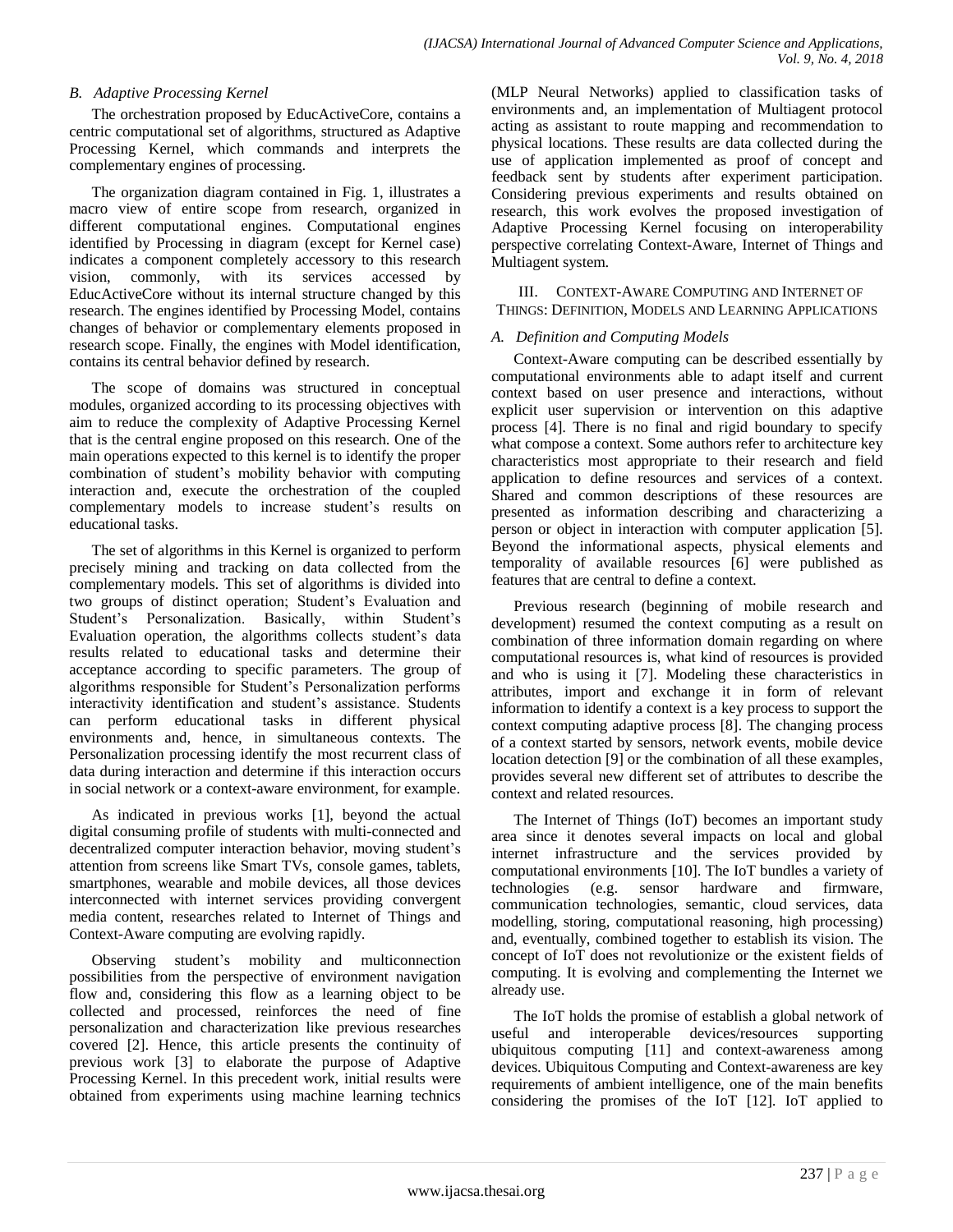ambient intelligence would allow objects of common use to understand their environments, interact with users and make decisions [13]. A world full of smart objects holds several possibilities to improve business processes and user's lives and, hence, it also comes with threats and technical challenges that must be overcome. From perspective of users, deal with a huge variety and quantity of smart objects like sensors/devices, with its raw data generated, presents a challenge to project useful application and its viability [14]. Considering this perspective and the current research focus, we observe the educational application of IoT as a resource within contextaware environments operation.

#### *B. Context-Aware Learning Application*

The variant set of IoT resources and its specific attributes within a context and, consequent different models of categorization and identification of actual resources and services content, requires specific observation and interaction regarding context computing and their applications. Previous works on context-aware computing applications within educational and mobile learning domains [15] helps to define the objective and scope of this computational model on this research. Investigations and development on context-aware applications to support language learning process can also be found on [16], using environment recognition to apply a compatible vocabulary according to user's location, supported by mobile devices and highlighting the importance of mobile devices to interact with context and evolving the application to detect the collaborative situational needs.

Another example based on context-aware computing implementing an instructional application [17] is built to identify tourist locations, relevant content and help tourist guides to take decisions considering the best matches for the group of visitors. Considerations of mobile device relevance within these tourist guide assistant and how embedding the solution on mobile devices to turn invisible and accessible to users were introduced.

On collaborative learning, previous research investigates learning environment built on a peer-to-peer architecture [18] and demonstrate the applicability of a common protocol (using meta-data structure) to determine context resources identification, information extraction and interoperability. The structure of meta-data, proposed in form of context-aware learning environment ontology, is processed with an adaptive model to evolve the ontology with aim to expand the interoperability. A range of supporting context-aware and IoT technologies to learning applications, including peripheral devices and sensors, image processing (recognition and augmented reality) can be found on [19].

## *C. MultiAgent Systems and Context-Aware Computing*

Commonly, Context-Aware Computing considers the selfmanaged configuration. Previous investigations with Agent systems applied to Context-Aware Computing, covered ecommerce business domains applying intelligent negotiation through case base reasoning and context history analysis [20]. Related to user context personalization, frameworks based on Internet webservices, Internet address identification and segmentation proposes frameworks to act on behalf of users on pre-selection and definition of context content and services

before turn it available to users [21]. Beyond the references related to relevant technical aspects to support multiconnected environments using agent-based model [22]. Previous researches covered Context-Aware Recommender Systems [23], investigating relevance of contextual information to recommend relevant content to users. The complementary research domain relevant to use on this current investigation is the Multiagent models applied to education. As precedent work, one specific approach proposed to Digital TV environment with adaptive content applied the combination of Multiagent model to educational content personalization [24]. In this work, as continuity of Adaptive Processing Kernel elaboration, we cover current step of research focusing the necessary behavior regarding to context-aware and Multiagent interaction aspects.

#### IV. INTERACTION WITH CONTEXT-AWARE ENVIRONMENT ENABLED BY MULTIAGENT SYSTEM

#### *A. Multiagent Model as Interaction Protocol*

For the purpose of this research, as a solution using context aware computational model, we identify as strongly necessary a local processing with representation of last set of actions taken and with minimal data used to compute the actual action and recommendation reflected on student's perspective.

The concept *Local* in this scenario means independent processing algorithms (not connected with Kernel) able to execute basic tasks based on last instructions dispatched by Kernel. This *Local* processing is foreseen to synchronize frequently on line with Kernel but ability to process disconnected emerges as necessary due to common issues related to complementary resources like Data Repository based on cloud platforms and its availability [25] or while a network connection is not available, for example. The aim of applying Multiagent Model in this research is to simplify the different local computation models. From student's utility view, the Agent Model can be available as embedded application on personal devices searching for available connections and, service discovering with context-aware environment according to student's profile and needs.



Fig. 2. Multiagent system as protocol interaction.

Fig. 2 illustrates the macro view of interaction through a Local instance on embedded application and its replica. The same Agent representation can be transported to an identified context-aware environment (in this case, acting as a protocol) and perform different computation using resources from environment instead of consuming local processing from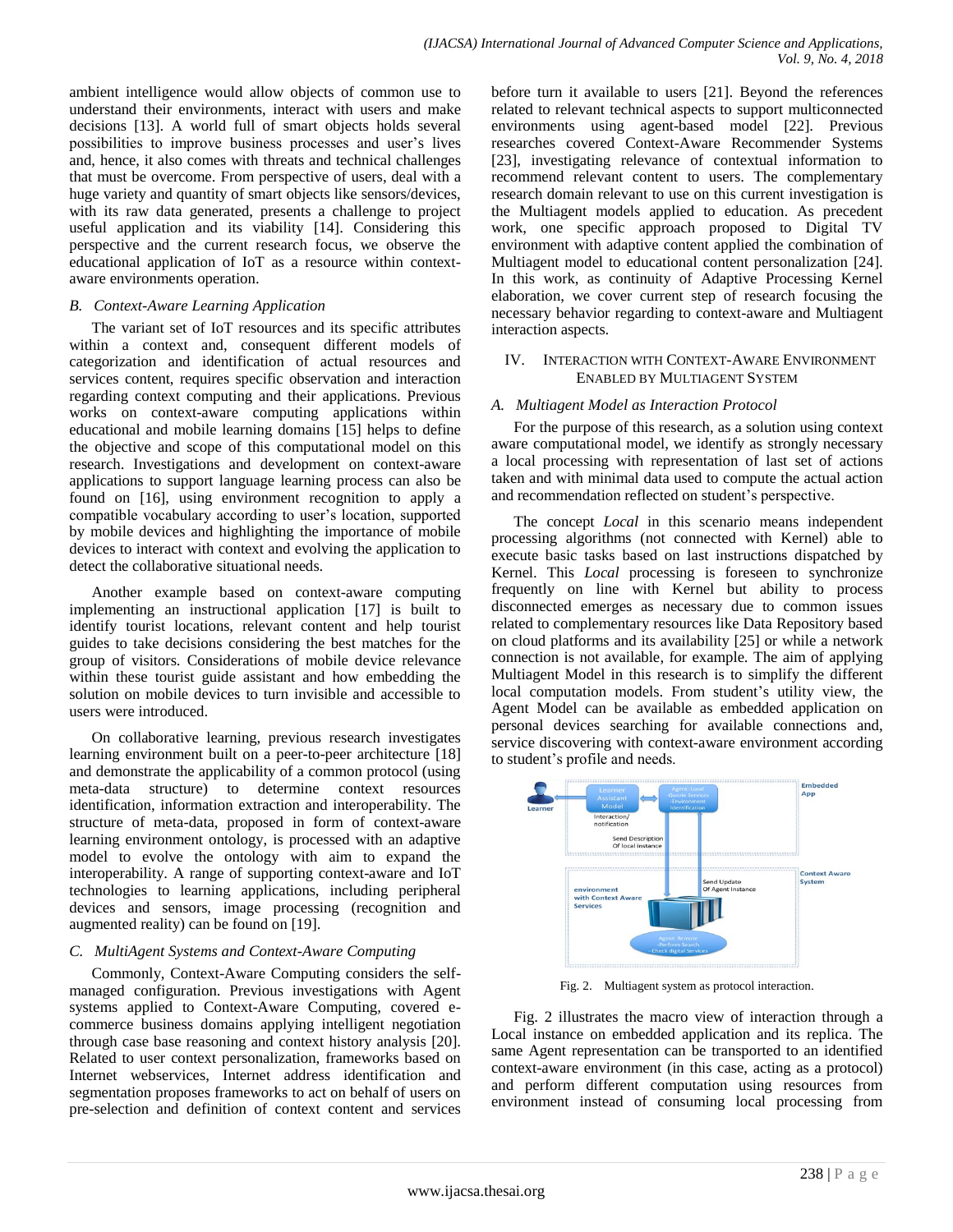student's device. This strategy reduces the problems related to device's energy efficiency and other questions that could affect devices with embedded application containing Agent Model.

Considering this approach to use the student's local Agent as a protocol to be transported to context-aware environments, allows device's embedded application to send data related to student's profile and educational tasks where this student is involved, previous activities performed and its results, next activities and all other necessary data used by local Agent to execute its processing.

This set of data that represent the student's local Agent, creates another instance of Agent on context-aware environment. This new instance is described in this research as remote Agent, due its additional behavior to process Agent according to environment model using initial state received as input parameters. Specialization applied to each Agent model attends the variability aspects of context-aware environments where some attributes and behavior related to student's profile are shared to perform remote Agent tasks but considering environment characteristics, specific behavior and attributes are inherent of processing. Remote Agent, beyond the data provided by students and environment, can receive data from other Agent instances running in same context platform or allowing Learning Multiagent System [26]. It is useful to permit a structure of data communication to help agent identify unknown information, like other similar environments or the ranking level of environment services, indicated by other students. Tasks to be performed by remote Agent on contextaware environment can return to student's device as a result to update and merge behavior with device's agent instance and reflect its results on Kernel synchronization and Student Assistant Model.

In this experiment, we extended the mobile application implemented on prior experiments presented in Santos et al. [3] to add a reduced set of Multiagent operations regarding to synchronize with Kernel, simulate the content search on context-aware environment, collect additional information about context and performs scheduling reservation on selected resources.

## *B. Context Aware Model - Service Discovery and Resource Identification*

Considering the objectives of this research, the basic concept of context aware model must contain resources provided by a combination of physical location identification, descriptors and its digital services, observing the student's profile and needs. The model composition of services is variable and resources are intrinsically characteristic to environment accessed by student. A university laboratory can provide a 3D printer. A bookstore allows access on its book catalog. A commercial center indicates the store with specific scholar supplies. These distinct examples of environment differ on purpose and may vary on its characterization but they should present similarity with other environments under same objective classes.

Conceptually observing the local Agent behavior on Service Discovery and Resource Identification interaction, some common elements from context-aware platforms

definition emerges as necessary to insure the abstraction level and reduced complexity model applied to local Agent.



Fig. 3. Context aware platform organization.

Fig. 3 illustrates a macro model with minimal set of components and its layer organization proposed to establish a context-aware platform with based to this research vision.

The upper layer context aware presentation communicates with local Agent to present the Service Discovery and Resource Identification. The component Service Discovery provides the catalog of available services in environment. Resource Identification component permits the compatibility verification with a local Agent action intent related to a determined service previously discovered. Segmentation Model layer contains the management of user adaptability that control the level of interaction with student. The context adaptability uses this level of interaction as parameter to calibration and setup with student without interaction history. In example, if a student does not intend to share personal data with context, this combined engines process according to this definition. The layer Context Processing Model contains the engines responsible to process de dynamic of environment operation. In this layer we define the services orchestration and provisioning. Context Data Model layer contains the operations to access (query, transform and organize) data related to context and its resources.

In an overall and integrated example, if a local Agent queries and discovers an available 3D print service, resources engine verifies if the necessary drivers and supplies are compatible to attend the print request for student's project. If an incompatibility between service and requisition is detected, the resources engine could be update the available drivers to attend the request, if applicable. Eventually, a request for supplies reposition can be started if it turns insufficient. In case of impossibility with supplies reposition or driver's updates, the context segmentation configures the unavailability of this service specifically to user or group of users, and reflects it on presentation model to avoid new requests to same service.

#### V. ENABLING COMPUTATIONAL RESOURCES, MIDDLEWARE IMPLEMENTATION AND CONTEXT-AWARE ENVIRONMENT

In this section, first we present the computational engines and its implemented operations involved in the scope of proof of concept implemented. To local Agent operation, the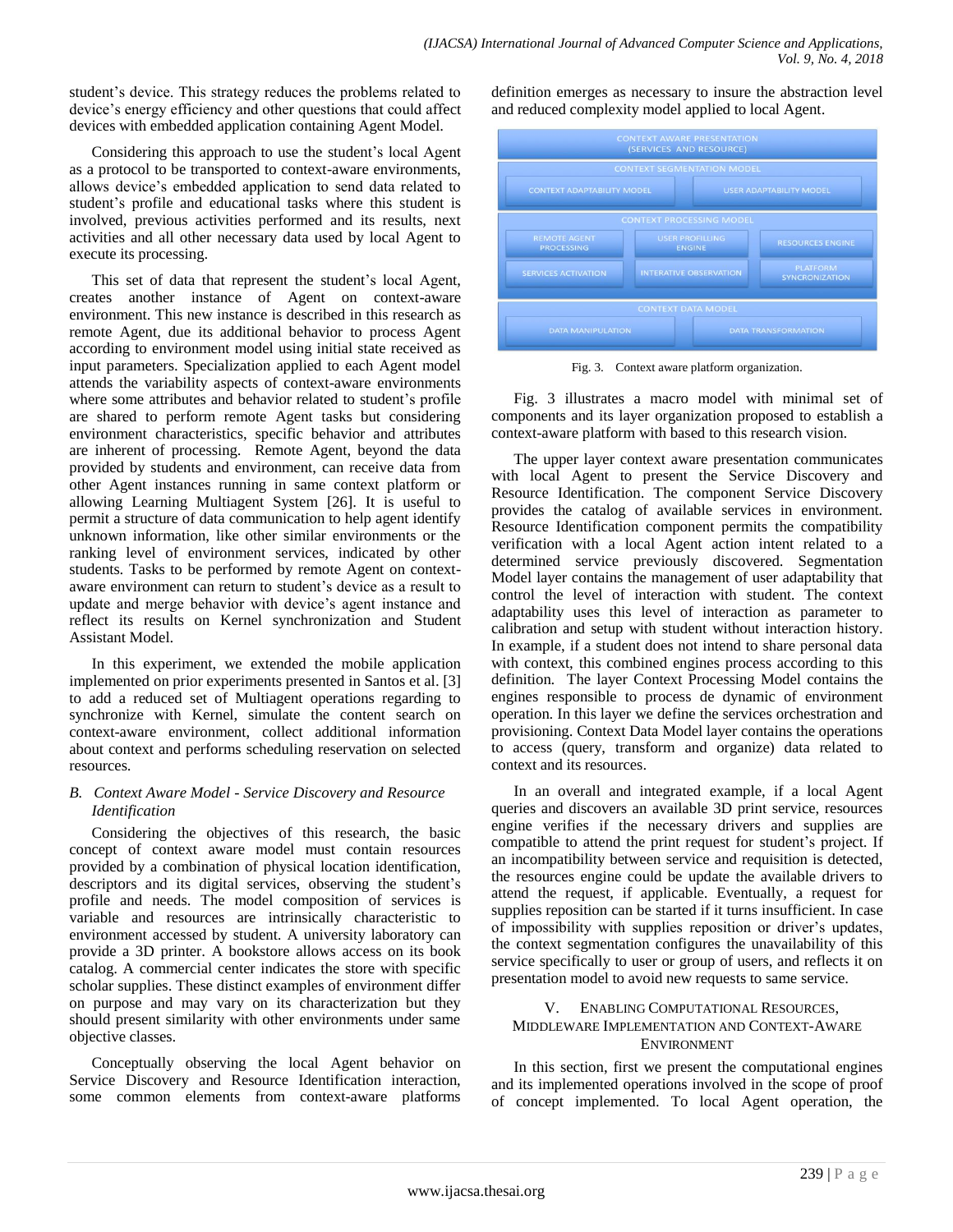following sequence of processing flow was implemented as initial behavior with the mobile application: 1) local Agent instance identify the context-environment through provided network WiFi name containing the defined pattern "CTX-ENV-'NAME|ID'", where 'NAME|ID' pattern represents the the combination of environment and its unique identifier. 2) With local Agent connected to environment; firstly, application provides a copy of local Agent containing the current instance and all related attributes to desired services, and initiate the service request processing with context.



Fig. 4. Agent interactivity processing.

Fig. 4 contains the illustration of mobile application processing, embedding the Agent operations. Service Discovery and Requests are the main processing acting in environment resources. This block of operations executes the navigation on services catalog provided by environment and performs requests of resources reservation and content search according to desired needs. In a continuously flow, the mobile application receives an updated version of remote Agent and merges the local instance with new attributes and data received.

Fig. 5 contains an example of data received from context, representing the message describing the protocol of one remote Agent instance. This message contains group of data related to user's profile, resources available on environment, resources reserved, beyond environment information and the attributes collection representing data shared by remote Agent instances of other students (agentShared indicative). It helps Multiagent learning process and increase the data information about environment during synchronization with Kernel.

With experimental objectives in simulate the basic operations of our proposed Context-Aware architecture, the middleware was implemented using base components from platform AWARE (http://www.awareframework.com). This open-source framework permits plugin development, extensions and complements, attending objectives of this initial experiment to provide an engine readily modifiable while investigation evolves and, consequently, new refinements and reviews on proposed architecture turns necessary adjust the model and the implemented platform.



Fig. 5. Segment of remote Agent data.



Fig. 6. Interaction Flow of Context and IoT.

Fig. 6 contains the illustration of layers and components organized to respond Agent's requests. The lowest layer is responsible to integrate physical devices to platform. In case of IoT hardware sending only binary/raw data, without embedded application or driver/software providing interfaces to translate its state to consumer application, in this experiment we call it as IoT Sensor. This group of devices can contain temperature, presence or light sensors, providing their signals to component that performs data acquisition/transformation and turns this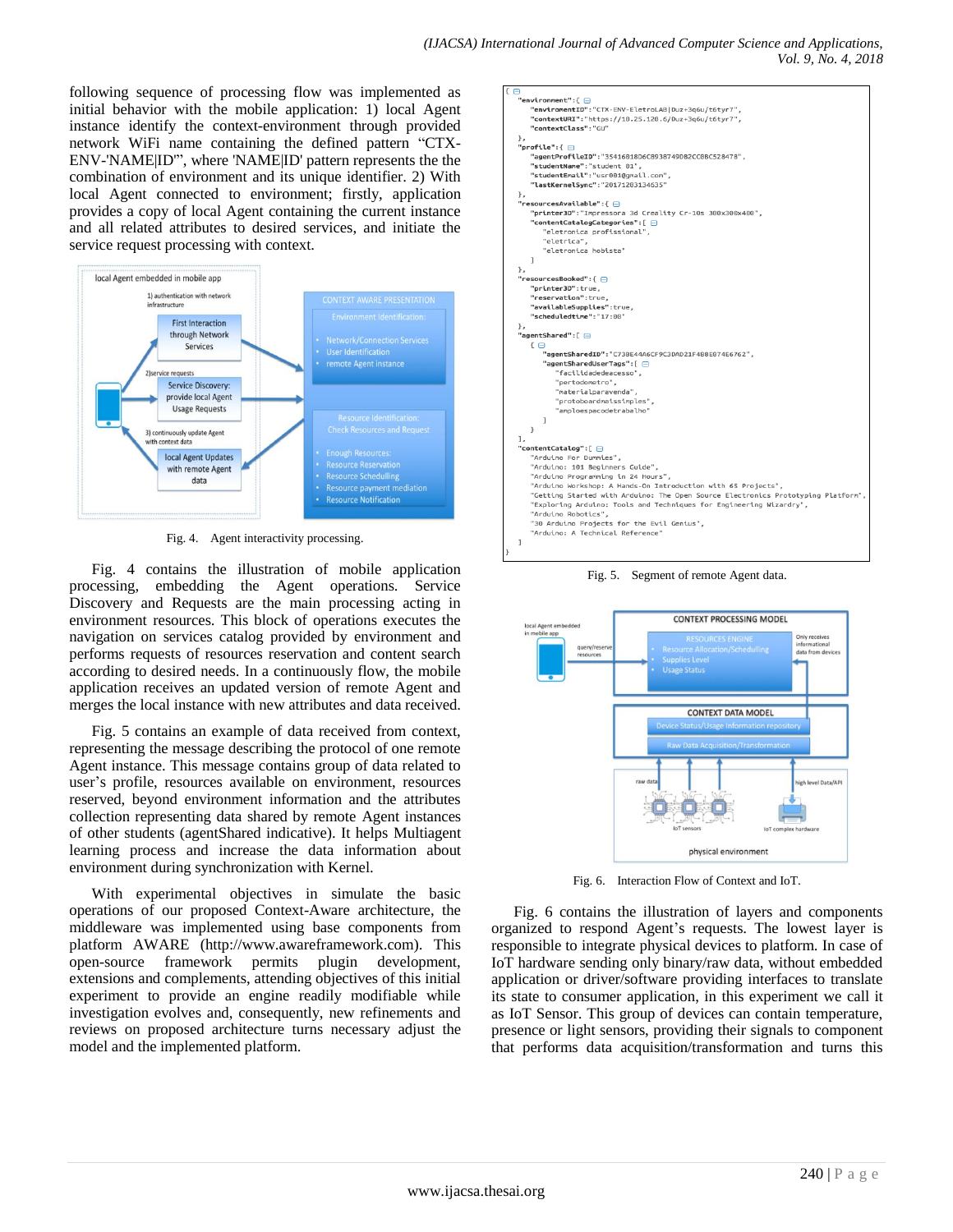data available to component responsible of data managing, both components in Context Data Model layer. To categories of hardware which embed any level of interfaces, drivers or operational software, we call it as IoT Complex Hardware. Within layer Context Processing Model, the implemented component Resources Engine contains the logic to handle local Agent requests to query services, status, supplies level and performs scheduling of usage reservations. This engine also manages remote Agent instance and performs the synchronization between agent instances.

#### VI. EXPERIMENT WITH ACTIVITIES SUPPORTED BY MULTIAGENT INTERACTION AND CONTEXT-AWARE ENVIRONMENT

Since the intent of current stage of this research, requires identify the useful behavior of this computational engine proposed, a field investigation and simulated tests in real environments become important to map difficulties of real world application. This experiment was organized in the following steps:

- Find and select pre-defined physical locations with available devices prepared to act like IoT/environment resources as its services.
- To each physical location, the same base copy of middleware was installed, adjusted and parameterized according to its environment restrictions, number of devices and type of resources.
- A mobile application from a previous work was complemented to simulate the proposed Multiagent operations to perform interactions with Context-Aware environment, executing resources reservation and content search. This application also contains the operations of Multiagent synchronization with Adaptive Processing Kernel.
- A group of volunteer students tested the mobile application during real use of physical location services on educational tasks.
- Results and feedback collected to analysis.

## *A. Experiment Method and Test Flow*

The first list of physical locations invited to participate on this experiment, was prepared with co-work offices (https://coworkingbrasil.org), public libraries (http://www.prefeitura.sp.gov.br/cidade/secretarias/cultura/bibliotecas/) and private learning entities.

| <b>Locations</b>          | <b>Invited</b> | <b>Interested</b> | Participating | <b>Volunteers</b> |
|---------------------------|----------------|-------------------|---------------|-------------------|
| Co-Work<br><b>Offices</b> | 60             | 3                 |               | 0                 |
| Libraries                 | 20             | 18                |               | 0                 |
| Learning<br>Entities      | 20             |                   | 6             | 21                |

TABLE I. DISTRIBUTION OF PHYSICAL LOCATIONS

Table I contains the categories distribution of location's list prepared. From a total of 100 locations contacted and invited to participate, 38 demonstrated interest on experiment. From this group of 38 interested, 6 locations attended the criteria of this experiment on sharing data containing history of resources usage and having technological infrastructure/support to participate. Each physical location involved in this experiment, invited some users to test the mobile application during their educational activities, and shared a dataset with history of resources used by invited volunteer users. In this phase of research and, in this proof of concept, data regarding volunteer users are not profile identifiable to preserve participant's privacy.

The history of user's access on resources, provides data that was prepared (pre-processed) to train and test a dedicated layer of Multilayer Perceptron Neural Network within Adaptive Processing Kernel, to predict the next resource to be scheduled/provided to user. This layer is dedicated to this processing since for each user's operation of accept/reject a scheduling and content recommended by Kernel, a new cycle of this MLP Neural Network training is performed.

For each access on mobile application, hence, identifying an activity start by user, the local Agent starts to find to identify a new available context or connect to a new context. Once integrated with context, the local Agent performs its action function receiving from Kernel the resources reservation recommendation. Initially, an indicative with resource and agenda to reserve is received from Kernel.

A rule based on proximity of next available agenda is applied on local Agent as conflict resolution strategy [27], without Kernel synchronization to this task needed. In this operation, adapted to this experiment, a pre-reservation of resource occurs after Kernel recommendation and remains valid waiting to user's confirmation on the proposed agenda during a defined time by context.

Within Agent operation, a level of data sharing between Agent instances running on same environment occurs through remote Agent protocol, with a group of data indicating a collection of tags provided by users during the use of application. These tags are collected in context by local Agent and synchronized with Kernel to indicate attributes/properties related to environment that should be seen by every user in same environment. This strategy helps simulate a communication level with multiple instances of Agents that could take local action based on shared specific information. The last received data from Kernel, data collected from environment (device status for example) remains on local Agent and are synchronized with remote Agent on context. In parallel with remote Agent updates, the context manages devices status information (supplies availability and activity status) and performs scheduling operation.

Every operation executed by users on application are tracked to understand the navigation flow, including other previously implemented activities performed by application like routing recommendation that remains in this extended version.

## *B. Preliminary Results*

A total of 21 volunteers participated, using the mobile application during four weeks in support of their educational tasks interacting with the selected locations. Weekly, feedback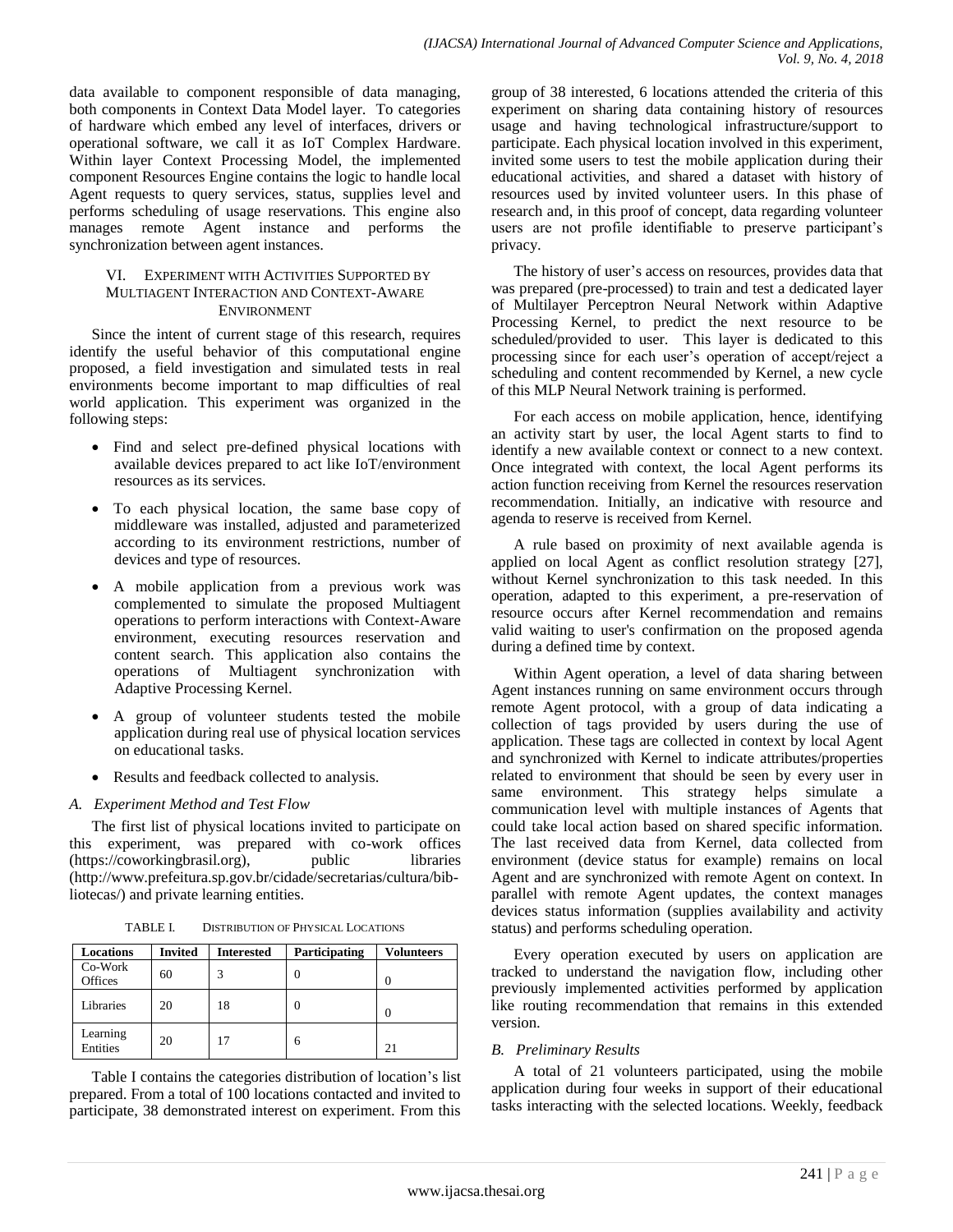of each user and the data resulted from tests were collected, keeping same implementation of Agent model and middleware of context provided.

| <b>Location A</b>                   | Week 1 | Week 2 | Week 3 | Week 4 |
|-------------------------------------|--------|--------|--------|--------|
| Scheduling<br>Recommended           | 34     | 46     | 71     | 74     |
| Scheduling<br>Accepted              | 12     | 37     | 62     | 69     |
| Content<br>Validated                | 3      | 21     | 26     | 43     |
| <b>Conflicts Solved</b><br>by Agent | 29     | 13     | 9      |        |

TABLE II. DATA FROM LOCATION WITH HIGHEST ACCES

Table II contains the data collected from Location A, with highest number of application access by its users selected to this experiment. The evolution of model operating with this location can be observed with growing of recommendation acceptance.



Fig. 7. Graphic representation of growing recommendation acceptance on Location A.

With this Location A can be observed an evolution from 35% of acceptance of Agent's recommendation by users during activities on first week, to around 93% on fourth week.

| <b>Location B</b>                   | Week 1 | Week 2 | Week 3 | Week 4 |
|-------------------------------------|--------|--------|--------|--------|
| Scheduling<br>Recommended           | 12     | 19     | 41     | 59     |
| Scheduling<br>Accepted              |        | 9      | 34     | 52     |
| Content<br>Validated                |        |        | 17     | 31     |
| <b>Conflicts Solved</b><br>by Agent | 4      |        |        |        |

TABLE III. DATA FROM LOCATION WITH LOWEST ACCESS

Table III contains the data from Location B, with lowest access observed. With this Location B, at first week, evolution observed started from 41% of acceptance of Agent's recommendation on first week, to around 88% on fourth week.

The graphic illustration indicating recommendation and acceptance in convergent tendency to Location A and Location B are contained in Fig. 7 and 8, respectively. Conflicts resolution can be observed as a decreasing event for both Locations presented.

After finished the period of four weeks of tests, the locations and the group of volunteers sent final feedbacks about their participation on this experiment.



Fig. 8. Graphic representation of growing recommendation acceptance on Location B.

#### VII. CONCLUSION AND FURTHER WORK

Lessons learned selecting locations, indicates the need of a study to investigate privacy and technology aspects to each category of location. During investigation on details to map the reasons of lower interest from Co-Work Offices on experiment, a questionnaire answered reveals business concerns on avoid sharing data of services usage and, eventually, negative ratings by users.

To libraries category, the public institutions invited to participate presented a high number of interested locations, however, none of institutions contacted owns the necessary infrastructure to participate on tests. Some of these libraries, sharing a public platform to manage the book collection does not have an automated control over other resources provided like room reservation and digital/media resources. Given this scenario, an open space emerges to an intelligent model as proposed in this research to complement an automated platform applied to this environment category.

The group of Learning Institutions participating in this experiment, essentially centers with Arduino/IoT specialization courses, presented the necessary requirements and improvements in its environment to participate, hence, totality of volunteers to test. These spaces with intrinsic technology profile can be useful to understand the necessary complement to scale the research model to other environment categories.

Considering the main premise of this research about a modular intelligent computational engine, this experiment preparation with setup and customizing a framework of context middleware, facilitates the process and indicates a fluid strategy to evolve the model proposed and future tests.

The modeling of the experiment indicates the context architecture proposed, acting as a computational tool to manage and mediate the access to the IoT devices of the environment, as favorable strategy. This architecture enables formation of data repositories that can be accessed when needed by Kernel and reduce the complexity of managing multiple devices.